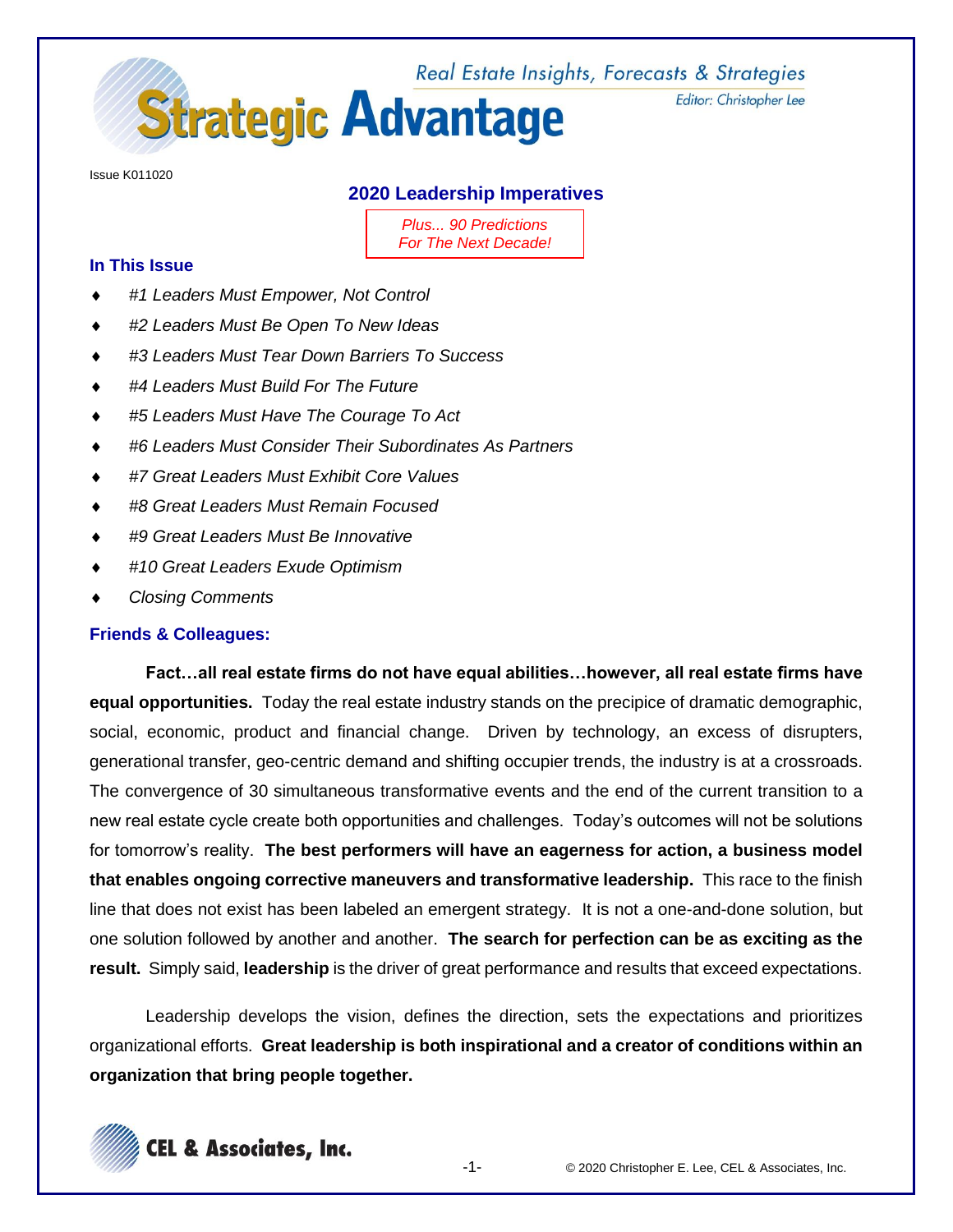#### **A Perfect Storm Of Transformative Events**

|   | Abundance of Capital                                           | ⋗                     | Housing Affordability Challenges                                        | ➤ | Retrenchment of Debt Markets                                    |
|---|----------------------------------------------------------------|-----------------------|-------------------------------------------------------------------------|---|-----------------------------------------------------------------|
| ≻ | Accelerating Technological<br>Advancements                     | $\triangleright$      | Increasing Government Regulations,<br>Taxes & Oversight                 | ➤ | Rise of Experiential Real Estate                                |
| ➤ | Changing Global Economy and<br><b>Borderless Marketplace</b>   | ⋗                     | Increasing Role of Big Data                                             | ≻ | Rise of the Independent Worker and<br>the Gig Economy           |
| ➤ | Demographic And Generational<br>Shifts                         | ⋗                     | Industry Consolidation                                                  | ⋗ | Rising Operating Costs, Tenant<br><b>Expectations &amp; TIs</b> |
| ≻ | Disruption Caused by Acts of Nature                            | ➤                     | Internet Of Everything                                                  | ➤ | Robotics & Artificial Intelligence                              |
| ⋗ | Disruptive Technologies & Focus on<br>the Environment/Net Zero | $\blacktriangleright$ | Legacy Exits, Multi-Generational<br>Workforce Shifts & Talent Shortages | ≻ | <b>Shifting Consumption Patterns</b>                            |
| ≻ | Emergence of New Competitors                                   | ≻                     | Looming Pension Fund Crisis                                             | ≻ | Shifting Household Formation                                    |
| ➤ | Energy Shifts & Emergence of<br><b>Alternative Options</b>     | ➤                     | Mobility and Distance are Being<br>Redefined ("Spatial Economics")      | ≻ | Uncertain Economic Growth                                       |
| ➤ | Geo-centric Market Shifts                                      | ➤                     | Product & Service Innovation                                            | ≻ | Unprecedented Debt & Election Year<br>Uncertainty               |
| ➤ | Growth of the Sharing &<br><b>Collaborative Economy</b>        | $\triangleright$      | Redefinition of Human Capital &<br>Work                                 | ≻ | Urbanization and the Emergence of<br>Multi-Purpose Real Estate  |

Source: CEL & Associates, Inc.

By building on a foundation of trust, transparency, collaboration and values, **real estate leaders in the decade of 2020 don't build walls, they remove barriers to success**. Intelligence, wisdom, experience and insight exist at all levels of an organization. Transformative leaders create the workplace environment, business practices and culture that believe no one person has all the answers, and everyone is a valued contributor. Niccolò Machiavelli said, **"There is nothing more difficult to take in hand, more perilous to conduct, or more uncertain in its success, than to take the lead in the introduction of a new order of things."** The rate of change will not slow. The tsunami of new technologies will not disappear. Competition will not diminish, and the unexpected will continue to be the new normal. **Success for real estate professionals at all levels will not be based on a willingness to change. It will be based on the ability to change faster than the competitors and customers.** To quote Peter Drucker, "The greatest danger in times of turbulence is not the turbulence; it is to act with yesterday's logic." Or in the wise words of Lao Tzu, "If you do not change direction, you may end up where you are heading."

In this issue of *Strategic Advantage*, we will examine 10 "Leadership Imperatives" that every real estate professional, at any level, should embrace as we enter a decade of unprecedented change, disruption, uncertainty, challenge and opportunity. In the words of John Wooden, "Do not let what you cannot do interfere with what you can do." Plus…I have included 90 Predictions for 2020 – 2030. Remember, "the future belongs to those who believe in their dreams."

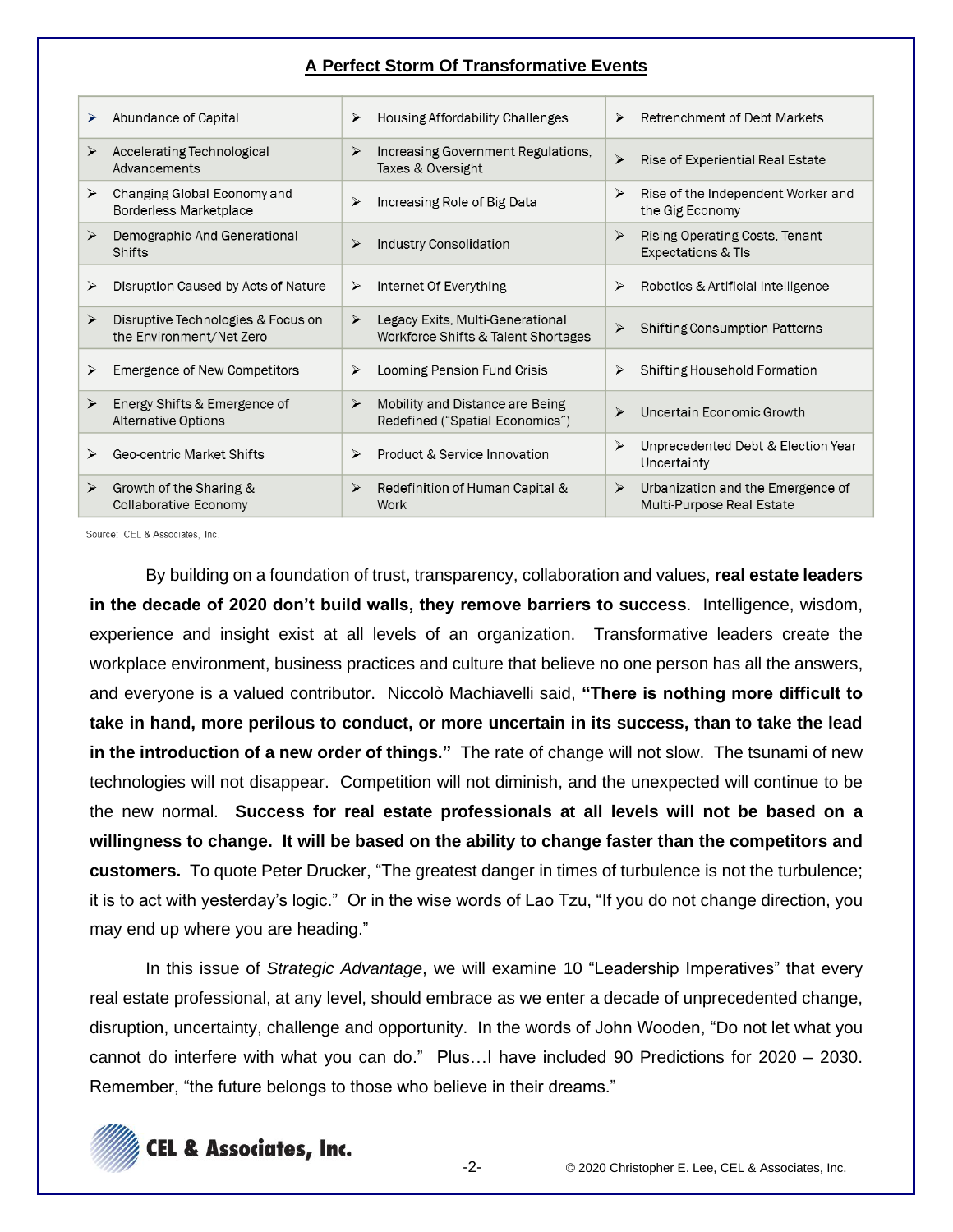#### **#1 Leaders Must Empower, Not Control**

Obviously, **no one has an absolute lock on knowledge**. Command and control of hierarchical organizational structures build silos, create feelings of mistrust and contribute to infighting and poor performance. Decisions by leaders who must take control are based on dominance and submission. Organizations that are controlled by one or few individuals are flawed and can foster a culture of distrust, territorial infighting, destructive behaviors and fear. While hierarchies fulfill psychological needs for order and security [a safe place], they are the antithesis of what is needed during today's turbulent times.

**In 2020, all real estate leaders must embrace, not just state, the empowerment of others.** Whether this empowerment occurs within a network organizational structure, virtual structure, selfmanaged teams, a learning organization, self-organizing structures or the creation of integrated learning loops, the need to empower others is essential. Opportunities, enterprise value and exceptional results are a manifestation of valued interactions. What will not work in today's rapidly changing and challenging marketplace is a centralized chain of command hierarchies. **Real estate firms must decide whether they want to be an "optimizing" firm or an "innovative" firm.** However, the ability to "let go" and empower others to exceed their potential is rapidly becoming the new norm.

Will there be mistakes? Yes. However, lessons learned result in fewer future mistakes and added knowledge for the empowered professional. Letting go can be hard, but the outcome of not letting go will mean years of frustration and disappointment.

## **2020 – 2030 Predictions**

- ➢ Watch for the rapid adoption of taxes and fines for all commercial and residential buildings unable to meet emerging efficiency standards.
- ➢ Do not be surprised to see many office buildings less than 250,000 square feet in size to be managed remotely.
- $\triangleright$  Women could comprise nearly 40% of C-Suite positions within real estate firms.
- $\triangleright$  Watch for legislation requiring all property and community managers to be "licensed and certified."
- $\triangleright$  Online retail sales could render 20% 30% of today's retail space obsolete.
- ➢ Some 60% 70% of onsite property tours will be replaced by Oculus Rift technology with sensory immersion.
- $\triangleright$  Between 25% 35% of functions now performed "in house" will be outsourced to a "ready anytime, anywhere" workforce.
- $\triangleright$  Single-family ownership will drop to a low 60%... perhaps even a high 50% in several markets.
- $\triangleright$  Multifamily companies will generate 10% 15% "ancillary income" as a result of the "network effect."
- $\triangleright$  By 2030, an apartment unit could have as many as 20 30 connective devices.

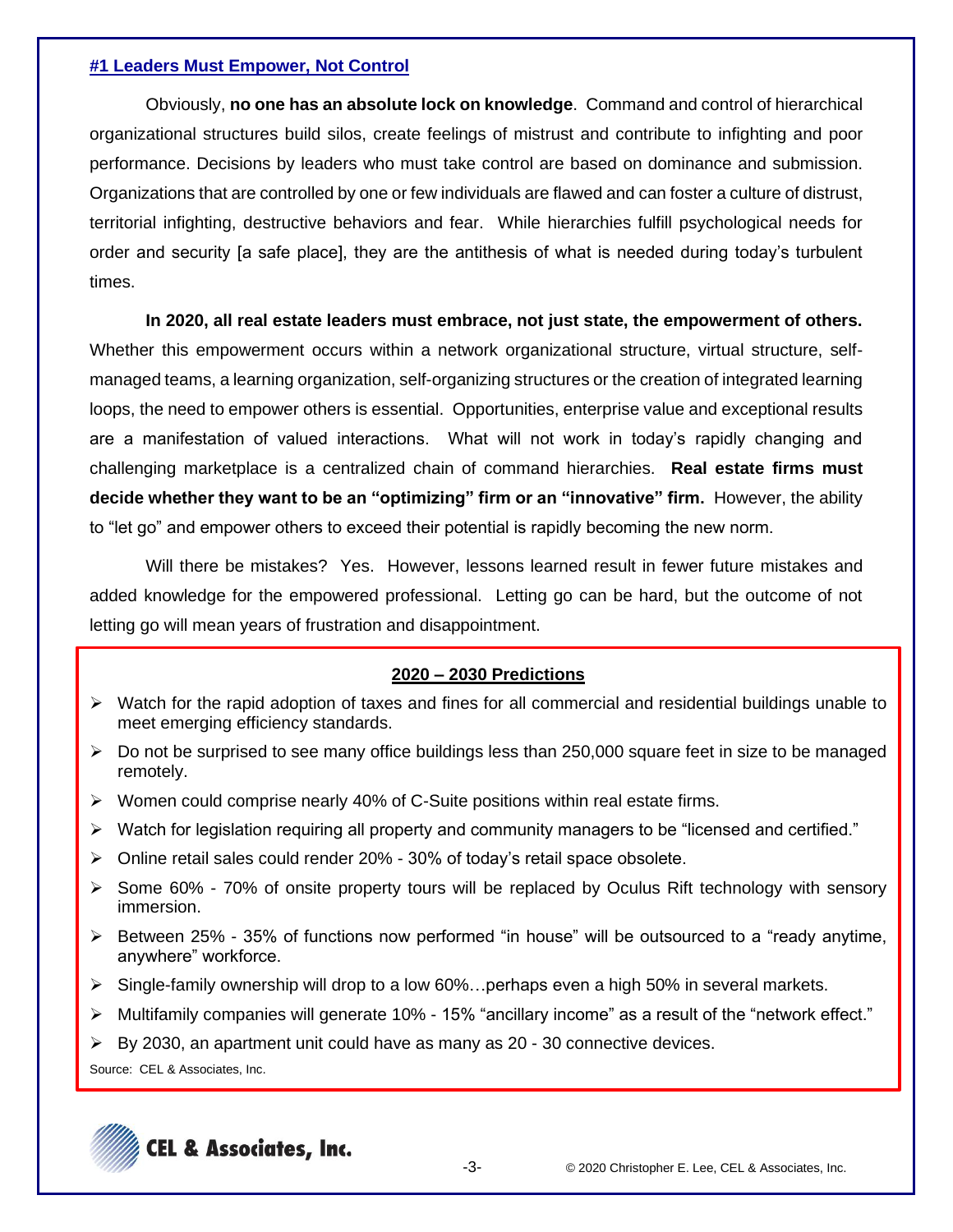## **2020 – 2030 Predictions**

- ➢ "My Place" will replace "My Space" as independent workers seek to create virtual offices, project-based networks, connective portals and swarming venues.
- ➢ A growing movement will rate all commercial and residential buildings on their "wellness" factor.
- ➢ Shipping containers will continue to grow in popularity as places to live, work and shop ["Cargotecture"].
- ➢ The "Tenant Chip" will be commonplace and a precursor to the implementation of biometrics body scans to enter buildings.
- ➢ Increasingly, developers will be pressured to add at least one "public" feature to their projects. The focus will be on creating "gathering places."
- ➢ Windows in office buildings and apartments will use electrochromic glass that enables the window to become a multimedia center.
- $\triangleright$  Watch for the acquisition of one or more major multifamily firms by hospitality companies.
- ➢ Approximately 20% of real estate firms in existence today will be gone.
- ➢ Watch for the emergence of the "Certified Underwriter" as accounting and law firms capture more of acquisition/disposition processes.
- ➢ An increasing amount of office space may be leased via "units of consumption" from national owners/operators.

Source: CEL & Associates, Inc.

#### **#2 Leaders Must Be Open To New Ideas**

**A leader who refuses to consider new ideas, who blocks new ideas and/or who takes new ideas as a threat to "titled" authority will not grow.** One cannot change an organization without changing oneself. Leaders who spend a disproportionate amount of time trying to control outcomes and change others miss the point. When leaders change the way they think, act and communicate, others will follow. Leaders in the 2020 decade must solicit fresh ideas, absorb new ways of improvement and change their approach to mental hurdles. **Exposing yourself to new ideas mandates stepping out of the box, your comfort zone and doing different things rather than doing things differently.** Reading books that you might not prefer, attending conferences and lectures where new ideas are presented, inviting strategic thinkers to be part of your organization and engaging in constructive debate are great first steps. Forming an Innovations Committee to foster and test new ideas, engaging with leading colleges and universities in examining emerging trends, creating a "voice of the customer" program within the organization and soliciting ongoing feedback are easy to deploy. Obviously, **real estate firms must strike the right balance between perfecting current initiatives and introducing new ideas**. Trust, openness to change, enthusiasm for "what may be around the corner" and positive energy will create great results. From the maintenance tech to the leasing representative to the property manager to the head of accounting, everyone throughout the organization

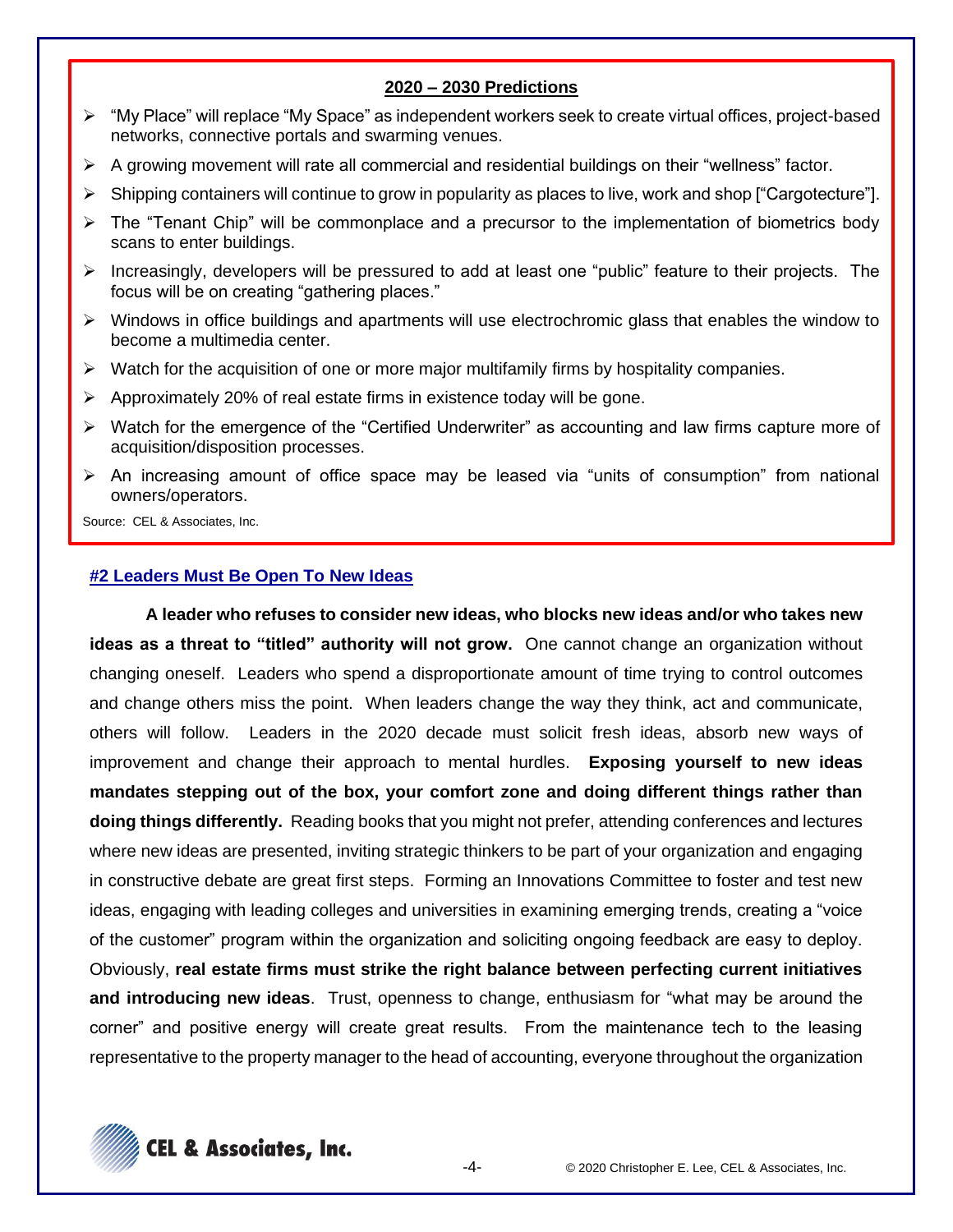has ideas. The Leadership Imperative is to harness those ideas and convert their intent into improved performance/results.

# **#3 Leaders Must Tear Down Barriers To Success**

**Too often within real estate firms, inhibitors to improve performance are self-imposed**. Legacy business practices; the way-we-have-always-done-it policies; leaders who remember what was and cannot envision what could be; and a reluctance to try something different are four of the more common reasons why firms fail to live up to their potential. A wise quote from Aristotle is, "We become just by performing just actions, temperate by performing temperate actions, brave by performing brave actions." To our knowledge, **all real estate firms today have barriers to success**. These include "too many touches," legacy "traditions," recalcitrant leaders or managers, redundancy and retention of obsolete processes. The customization to accommodate an executive or department often becomes fixed as a standard. Within the real estate industry, collaboration, interaction responsiveness and connectivity are keys to success. However, policies on "who can make what decisions" and "who needs to know what, when" are often the accepted standard…just when the opposite is occurring.

**First, to tear down barriers to success one must identify what isn't working, what is inefficient and cumbersome, and what is duplicative**. Once identified, eliminate all that are unnecessary and combine all others with existing business practices to build an end-to-end solution. **Automate every task possible**. Limit meetings, interruptions and when getting together with others,

## **2020 – 2030 Predictions**

- ➢ Autonomous vehicle sales will be 10% 15% of all global car sales.
- ➢ By 2030, it may be against the law to drive in some major U.S. CBDs or to major airports.
- ➢ New office space designs will incorporate holographic and gesture/visual interface that will free up space now cluttered with hardware.
- $\triangleright$  The concept of everyone getting a degree will have come to an end as specialists and just-in-time certifications disrupt the current college/university industry.
- ➢ The U.S. will have formalized its shift to a renter-based society as "renting" becomes the preferred lifestyle of choice of many.
- $\triangleright$  Advancements in lighting, genetic crop modification, energy management and water recycling will make year-round growing of food within commercial buildings commonplace.
- ➢ Smart walls in apartments will be connected to local hospitals and one's preferred physician to provide ongoing medical diagnoses.
- ➢ Watch for Google to acquire one of the top five global real estate firms.
- ➢ By 2030, one could see 15 20 "country mergers."
- $\triangleright$  Leading hotel firms will be able to stimulate and simulate the experiences of their hotel [smell, feel, taste, visualize] from a mobile phone.

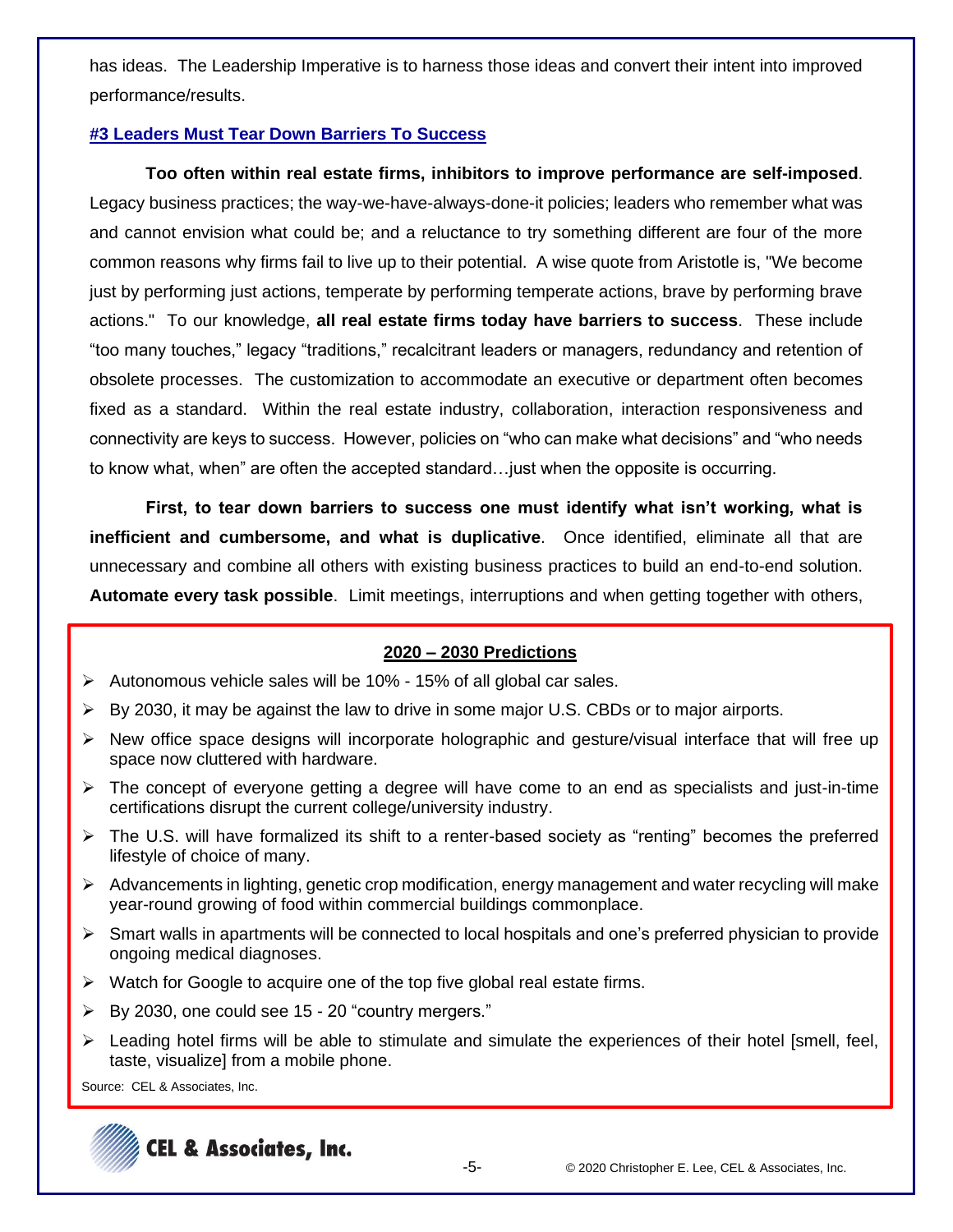have agendas with specific meeting goals. Discourage constant impromptu meetings when promoting a culture of transparency. In addition, **it is very important to create a sense of urgency that mandates the elimination of time-consuming policies and business practices**. Creating a spirit of teamwork and sounding the alarm when all "seems to be working" will challenge everyone to reach for a new level of expectation.

# **2020 – 2030 Predictions**

- ➢ All best-in-class real estate firms will have an internal and external innovation ecosystem. Vendors will become Strategic Partners.
- ➢ Virtual stores using augmented reality could render 20% 25% of existing retail centers obsolete by 2030.
- $\triangleright$  On-demand everything will create new product and service delivery platforms that do not require traditional space.
- $\triangleright$  By the early 2030s, 3D printers will be a standard appliance in most homes.
- $\triangleright$  By 2030, 20% of the U.S. population will be in retirement age.
- ➢ Office space will look more like your home, function like Marriott and look/feel like a Patagonian experience. The "business club" concept will become popular.
- $\triangleright$  The long-term lease for all asset classes will decline as flexibility, optionality and "on demand" occupier needs change.
- $\triangleright$  Facial recognition systems will become the new key/lock system for apartments and offices.
- ➢ By 2030, much of the U.S. power grid will come from blended sources. Coal usage will likely drop to less than 20% of the U.S. energy supply.
- ➢ 70% of U.S. homes will have a robot and/or a virtual assistant.

Source: CEL & Associates, Inc.

## **#4 Leaders Must Build For The Future**

**Real estate leaders must have a quest for adventure in a sea of constant change and surprises. Great leaders nurture, coach and guide next generation stars to greatness**. Every employee, regardless of title or area of responsibility, seeks ways to make their jobs more fulfilling and rewarding. Leaders must find ways to build successors in all mission-critical positions, identify and perfect High Potentials, and question the status quo. Constantly renew the energy level of all team members, balance the paradox of routine and insist on personal accountability and responsibility. When building for the future, real estate leaders must remove the distractions, set a clear and inspiring vision and prioritize what is most important to accomplish. Building for the future does mandate an investment of time, money and resources. **Growth does not come from osmosis…it comes from investing in people, platform and process. Imagining the possibilities. Remember, great real estate leaders are "possibility thinkers, not probability thinkers."** When communicating the vision of possibilities, realize that visions are hopes, and dreams are aspirations. By focusing on tomorrow, employees can

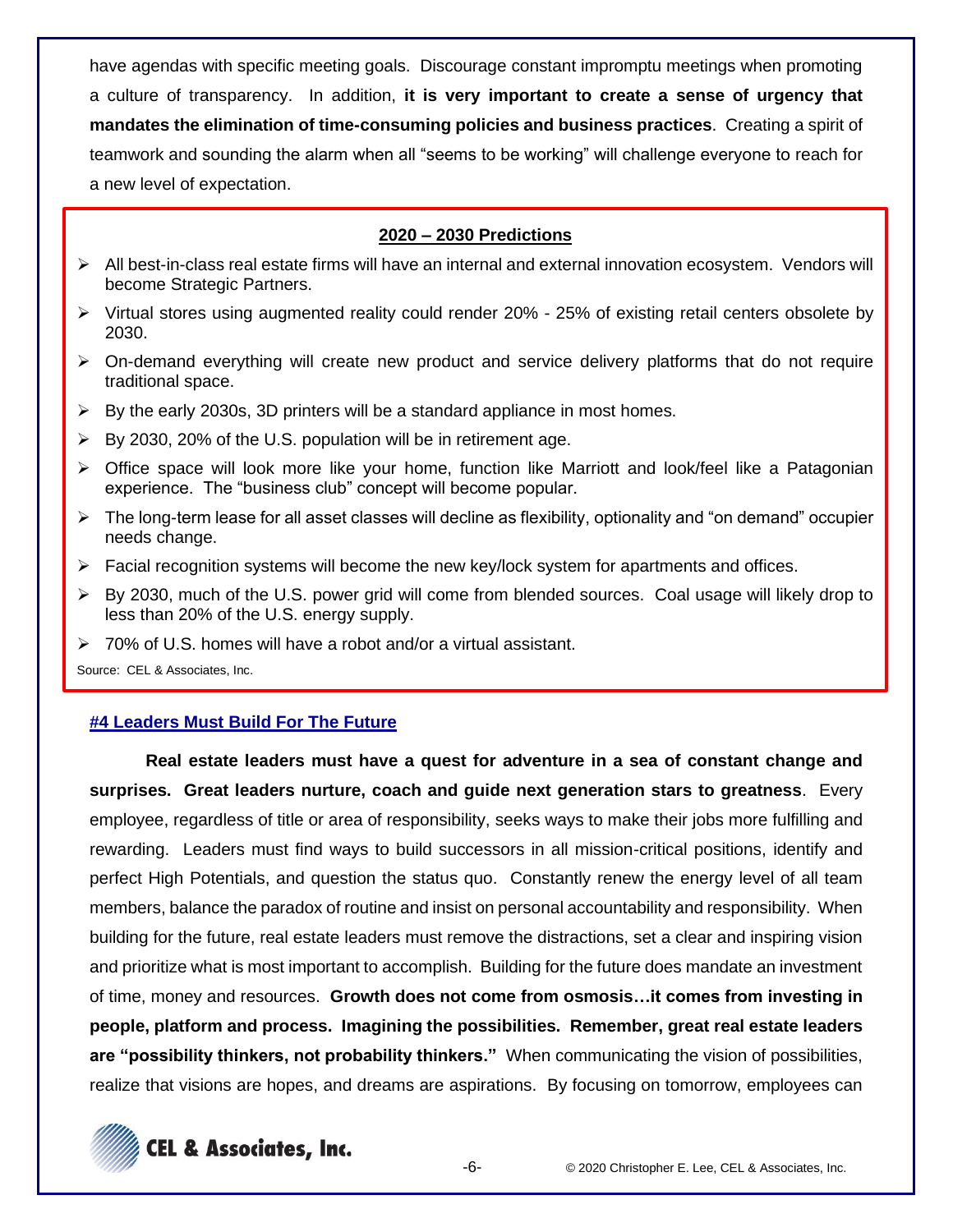find meaning in today's actions. Building for the future must include the creation of a shared purpose [we are all in it together]. Tomorrow will come soon enough. Will you and the other leaders throughout your organization set in motion the building blocks for a sustainable enterprise or will you be relegated to a reactive leadership style just to keep pace?

#### **#5 Leaders Must Have The Courage To Act**

Leading is not easy. It takes self-confidence, courage, conviction and a willingness to acknowledge one's mistakes. Within the real estate industry, **leaders must be open and honest about what the organization needs from each team member, and make sure the right people are in the right seats at the right time.** The courage to act may be questioned; there may be initial setbacks and be more challenging than anticipated. However, the conviction to act and the courage to make the requisite decisions will bear positive results for years to come. Transformational leadership occurs when people "raise one another to higher levels of motivation and morality." To be an effective leader, one must be able to break through the information quarantine around them. **Making decisions involves listening, intuition, experience, unfiltered thinking and conviction.** "Being nice" cannot replace "doing the right thing" when making critical decisions. Having the courage to act is an intuitive and emotional process. It requires sharing and communicating one's decisions with enthusiasm, confidence and emotional intelligence that is valued and invigorating.

## **2020 – 2030 Predictions**

- ➢ Watch for a complete redefinition of how asset values are determined. At least seven factors will be evaluated, including tenant value, connective values, emerging conversion value, wellness value, ancillary income value, revenue/income value and potential value.
- $\triangleright$  Rooftops, windows, green walls and new HVAC systems could generate 40% 55% of building energy needs.
- ➢ By 2030, the average American will have three to five packages delivered by drones weekly and will use a 3D printer to print hyper-individualized meals.
- ➢ Nearly 70% of all doctor visits will have been replaced by machine diagnosis in your home or at work.
- $\triangleright$  As much as 20% of new construction will be completed by robots and/or be a "printed" building.
- $\triangleright$  By 2030, there could be a move to "Micro Colleges" that have three- to six-month apprenticeship, training and/or certification programs.
- $\triangleright$  Within a decade, "floating cities" will become a reality. Within 30 years, there could be as many as 1,000 floating cities.
- ➢ Watch for a National Carbon Footprint Rating on all real estate projects [new/under construction] and existing assets.
- ➢ By 2030, more than 75% of employees at every real estate service company will have at least one certification or designation.
- $\triangleright$  Severe water shortages will impact the "desirability" of owning real estate in such cities as Los Angeles, Phoenix, Atlanta, Las Vegas and San Antonio.

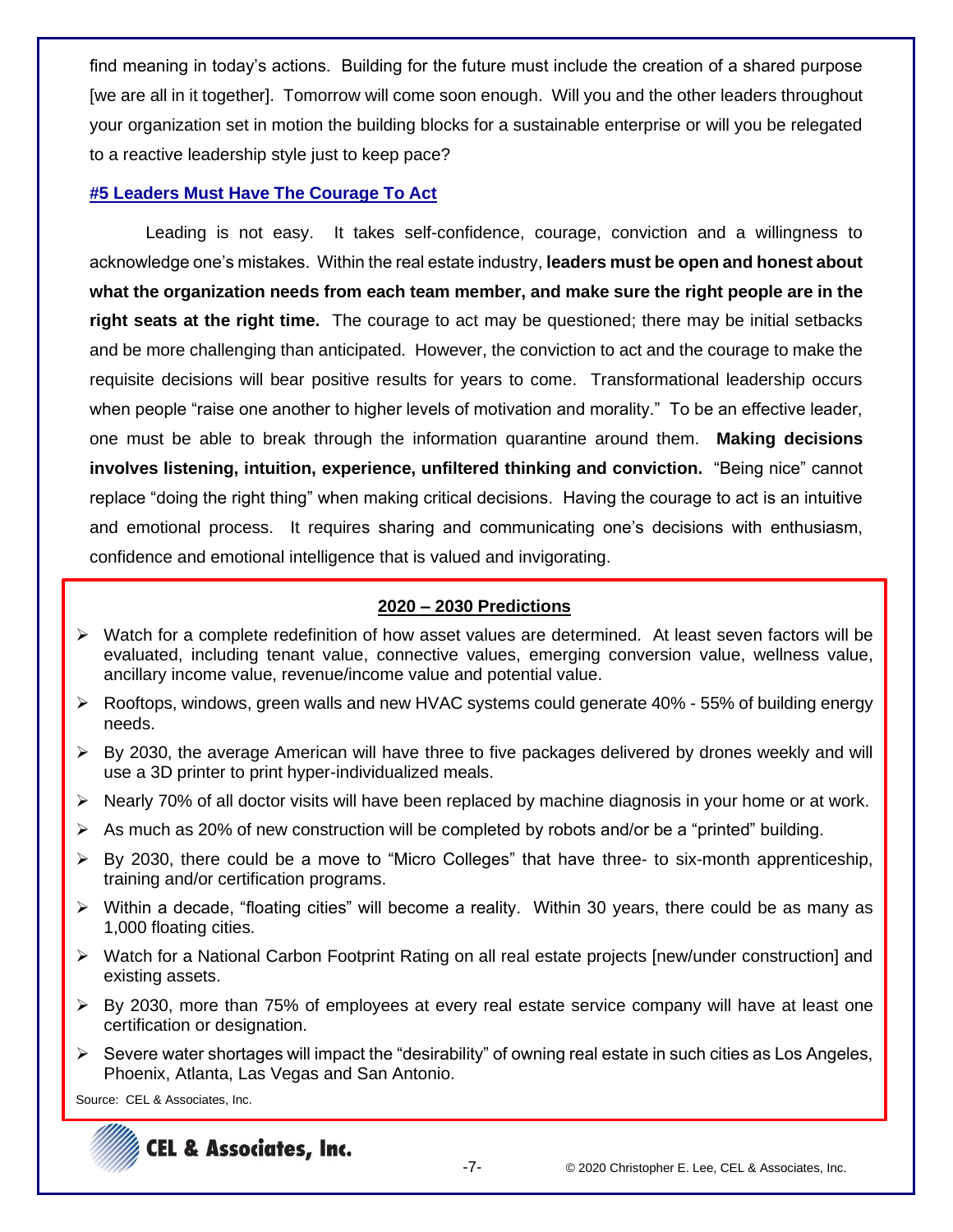## **2020 – 2030 Predictions**

- $\triangleright$  Marijuana will be legal in all 50 states.
- $\triangleright$  Some real estate employers will have embraced the value of an employee by synaptical currency.
- ➢ Amazon will have perfected the "flying warehouse."
- ➢ The real estate industry will acquire a new asset class [aquaculture] as utilization of oceans takes on a new meaning.
- ➢ Desalination technology will create many "coastal" environmental zones [similar to the current Opportunity Zone].
- ➢ The world's first underground automated system of freight transport will become operational [Cargo Sous Terrain].
- ➢ By 2030, as many as 40% of today's jobs will cease to exist.
- ➢ The Midwest and Northeast will likely experience significant population decline over the next decade.
- $\triangleright$  Crowd funding within the real estate industry could reach \$100 billion or more by 2030.
- ➢ Beginning in 2020, the real estate industry could be faced with a potential shortage of 15,000 20,000 "qualified" workers per year.

Source: CEL & Associates, Inc.

#### **#6 Leaders Must Consider Their Subordinates As Partners**

**There is no hierarchy in "team."** While some have more responsibilities than others, all are performing at their best…together. In the decade ahead, leaders must use every available opportunity to create a sense of urgency and energy within the organization. By building up confidence in others and demonstrating that 1+1 can equal 3 or 5 in a workplace environment where everyone feels "we are all in this together," extraordinary results can occur. **Great things happen when leaders at all levels prevent or channel others away from old ways of doing business, legacy behaviors and repetitive processes.** No one wants to be viewed as a "subordinate." Everyone wants to be part of "something special," a team member, a partner in the quest for a common goal and shared vision. Leadership begins and flourishes with great ideas, so viewing and treating everyone as an integral team member lays the foundation for people who want to make a contribution and "not let the team down." As the iconic basketball star Michael Jordan said, **"Talent wins games, but teamwork and intelligence win championships."** "None of us is as smart as all of us," wrote Ken Blanchard, and in the real estate industry, unity is strength. **When everyone is treated like a partner, success will take care of itself**. Henry Ford once said, "Coming together is a beginning. Keeping together is progress. Working together is success." Treating everyone as a partner, working side-by-side toward common goals and being around other team members who inspire will be needed in the new normal of the 2020 decade. Remember, confronting challenges, resolving barriers to success and gaining an alignment of interests, require collaboration, consensus and the spirit of partnership.

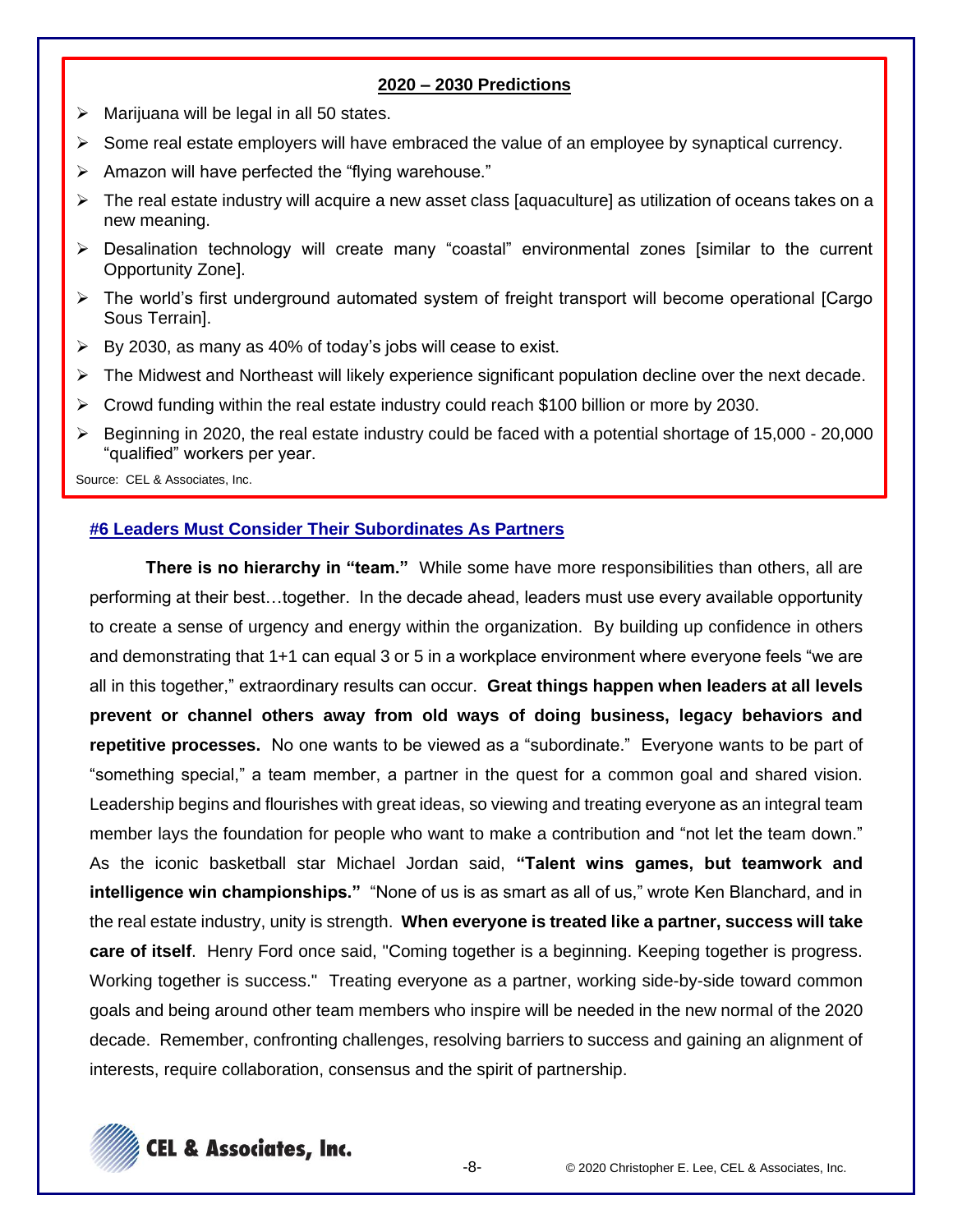## **#7 Great Leaders Must Exhibit Core Values**

A popular business axiom is to "walk the talk." **Actions must speak louder than words**. The foundation of all great leaders within and outside of the real estate industry begins and ends with unquestionable honesty and integrity. Great leaders are trustworthy, their word is their commitment and they are passionate about adhering to an unchanging core set of values, including **a commitment to those with whom they work, a commitment to end each day knowing that they have made a difference, and a commitment of excellence in all they do.** While the workplace culture may change, core values never change, nor are they compromised. The one characteristic among all great leaders [from the CEO to the property manager, and from the property manager to the broker] is that they create followers through their actions, decisions and, most importantly, adherence to a valued set of core values and principles. **Leaders, to be effective, must put aside their natural instinct to push and move forward, adopting the unnatural behavior of always leading "by the pull of inspiring values.** "Moral leadership," according to author James O'Toole, "by definition, cannot be situational or contingent." Treating people with respect is not only necessary to outperform, but it places human dignity at the forefront of all that one does.

# **2020 – 2030 Predictions**

- $\triangleright$  By 2030, the title of Property Manager will have been replaced by Enterprise Director.
- $\triangleright$  Grocery stores will become full-service lifestyle centers/hubs that provide everything from healthcare to finance and from entertainment to education.
- $\triangleright$  Over the next decade, physical space will become less important than connective or interactive space.
- $\triangleright$  Watch for the rapid growth of underground retail, entertainment and office complexes utilizing solar technology, inverted pyramid designs and remote skylights.
- $\triangleright$  A new urban zoning code/structure that encompasses urbanity will emerge.
- ➢ Over 60% of all U.S. households will have one or more pets.
- $\triangleright$  By 2030, the "sharing economy" could exceed \$500 billion.
- $\triangleright$  As much as 35% 45% of current office work will likely be conducted away from the office. Work now follows the worker.
- ➢ The real estate industry will become the *de facto* Energy Czar for America. Watch for "Green Escrows" on sold buildings to bring them up to a minimal energy efficiency standard.
- $\triangleright$  Office buildings will shift from 8 a.m. 6 p.m. to 24/7 activity hubs as multiple work shifts replace the traditional workday.

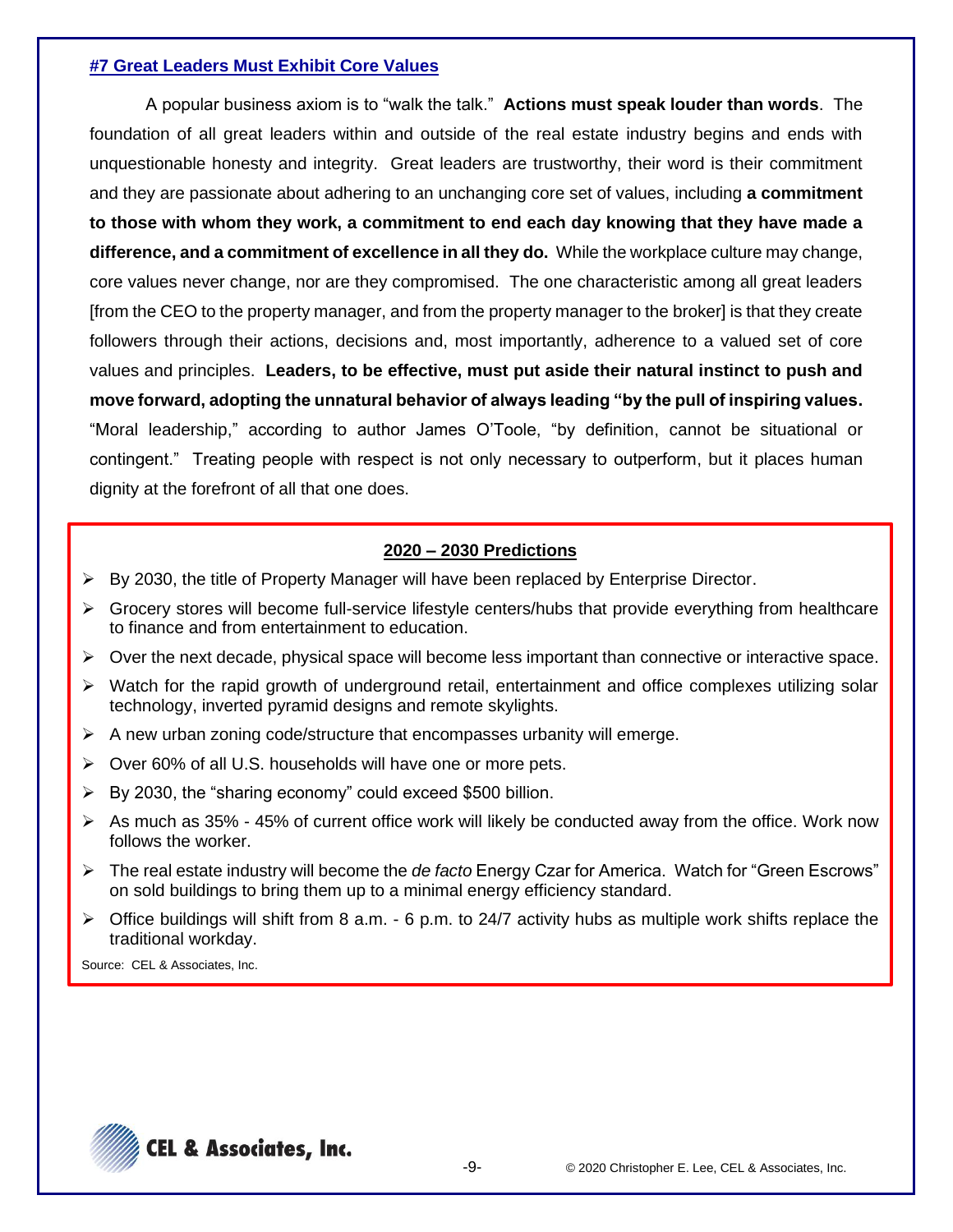#### **2020 – 2030 Predictions**

- ➢ Watch for the rise in single adults as the traditional nuclear family gives way to alternative lifestyles, cohabitation, living alone and "limited-term" marriages.
- ➢ The biosphere office building will be far more commonplace as office buildings operate like a spaceship, function as a teleport, are secured like the Pentagon and feel like a concierge hotel.
- $\triangleright$  The real estate industry will be asked to "rebuild" a sense of community in all major cities, as government recognizes that entrepreneurism and individual achievement creates great cities.
- $\triangleright$  Online grocery sales could account for 5% or more of all grocery sales. Amazon could control 15% -20% of all grocery sales.
- ➢ By 2030, 50% of U.S. businesses will change their services and/or product delivery system.
- ➢ The amount of office space per employee will decline to less than 100 square feet.
- ➢ States with high tax rates, strict regulations and an antibusiness philosophy will suffer. California, Illinois, New York and New Jersey are on the "unlikely to perform well" bubble.
- ➢ Grocery stores will become our extension of the home as Americans seek one-stop lifestyle options [healthcare, education, banking, entertainment, etc.].
- $\triangleright$  By 2030, real estate will have shifted from a place to go to a place to connect. Physical space will become less important than connective and interactive space.
- ➢ Over 50% of Class A apartments will have refrigerators that monitor inventory and order replacement items automatically.

Source: CEL & Associates, Inc.

#### **#8 Leaders Must Remain Focused**

Every day real estate professionals are distracted by external hubris, internal challenges, unforeseen surprises, sudden market shifts and personnel dynamics. **Running from hot spot to hot spot is a reactive strategy, and it dramatically reduces valuable time necessary for what is truly important**. Distractions include unscheduled meetings, endless emails, formal meetings that go on forever, and a flood of management reports that have evolved from succinct to exhaustive. According to researchers, every task makes you less effective at the next task, so distractions can accelerate to take you out of your "game." One study found that office distractions consume an average of 2.1 hours per day. Another study found that after an interruption, it can take up to 25 minutes to return to the original task. **Every real estate leader must set specific daily, weekly, monthly, quarterly and annual goals** as a constant reminder of what must get done. Minimizing ambient neural activity and constantly reminding oneself what is most important are essential. **Real estate leaders should get into the habit of saying, "No" to unnecessary distractions, be mindful and stay on task.** Sometimes being alone helps collect your thoughts, remove distractions and re-engage the top priority. CEL & Associates, Inc. estimates that real estate leaders waste 15% - 20%, even up to 25% of their day on distractions, redundancy and activities which prevent them from doing "what they are supposed to do."

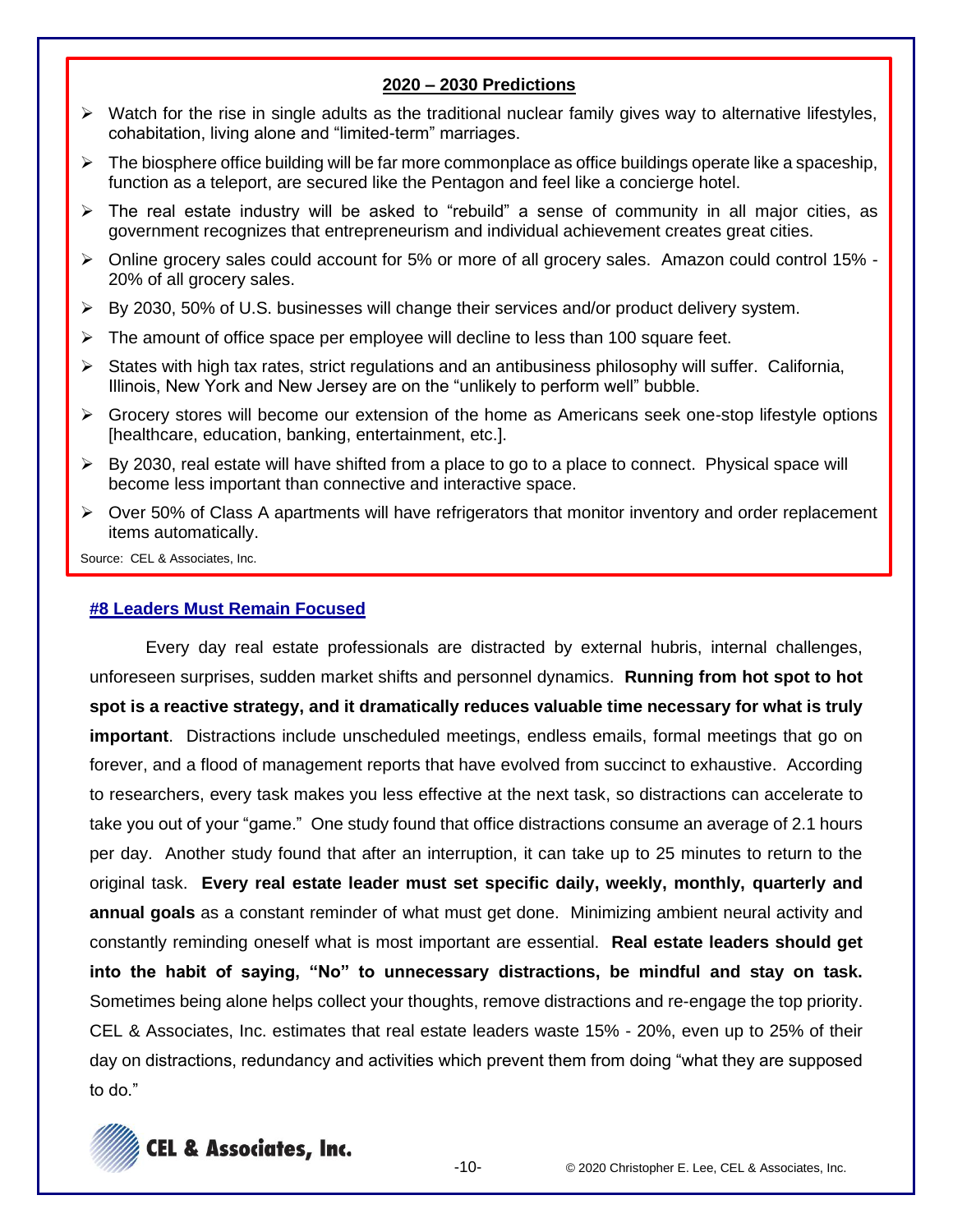#### **#9 Great Leaders Must Be Innovative**

Steve Jobs said, **"Innovation distinguishes between a leader and a follower." Every real estate leader needs bifocal vision to see close up and over the next hill…over the horizon.** An innovative leader does not have to create the idea but can recognize a great idea and act on it. Innovative leaders challenge the status quo, are Socratic in their thinking, and create enthusiasm around new ideas and new ways of conducting business. **Great ideas start with one idea that spurs new ideas…all toward a shared goal.** Innovation is not reserved for the CEO or C-Suite. Great ideas can come from anyone throughout the organization if that organization has created a culture of innovation. According to a recent study by McKinsey, more than 70% of senior executives surveyed said that "innovation will be one of the top three drivers of growth." Because innovation is often associated with change, great leaders build enthusiasm and encourage taking risks. Encouraging cross-functional interaction, shaping innovation networks throughout the organization, and building a level of trust that encourages new ideas are critical foundations for innovative leadership. One of my favorite quotes is, **"Innovation in the workplace is not what you do after you get your work done; it is how you approach your work."** Problems are opportunities for innovative leaders, who masterfully remove barriers to possibilities. Great innovators can see and understand emerging trends and then connect the dots from an idea to an opportunity. **Great leaders teach others how to recognize signals or trends.** Innovation within real estate organizations is not a check-off-the-box strategy…it is an ecosystem of idea generation that is encouraged and rewarded.

## **2020 – 2030 Predictions**

- $\triangleright$  Up to 50% of today's brokers will be gone/replaced by strategic advisors.
- ➢ Cell phones will become obsolete as a holographic projected touch screen will appear [from one's eyeglasses or a wearable clip].
- ➢ Up to 10% 20% of new buildings will be Net Zero Carbon assets.
- $\triangleright$  Semi-automated equipment and robotics could complete 70% 80% of new building construction.
- $\triangleright$  Predictive analytics will dominate real estate investment decisions. The role of a broker will become subordinate to the data.
- ➢ Open-air retail centers [think alleys, parking lots, vacant space] will flourish with rain/weather coverings.
- ➢ Every U.S. city will have one or more vertical farms.
- ➢ Drones will deliver over 25% of under 10 lb. deliveries.
- $\triangleright$  Rent control will be in 25 30 states by 2025.
- ➢ By 2030, apartment furnishings will be moveable, beds will be stored on the ceiling and floor-to-ceiling shelves will create multiple room configurations.

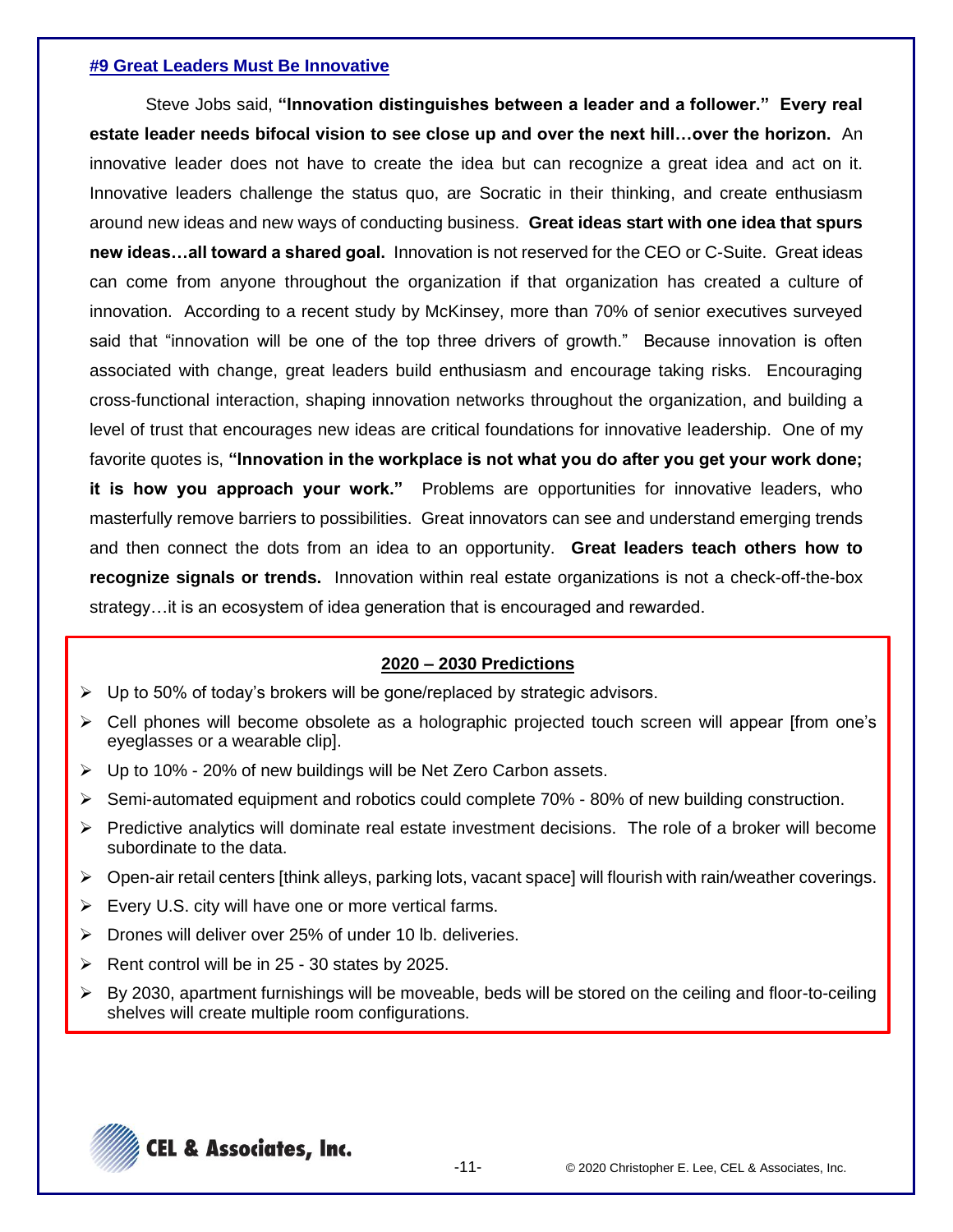#### **#10 Great Leaders Exude Optimism**

Positive energy is contagious, inspirational and aspirational. **Positive leaders don't just** *have* **good days…they** *create* **good days!** Great real estate leaders are optimists and confident that solutions exist for every challenge. Optimistic leaders are fearless, unafraid to get up after being knocked down, see the value in perseverance/tenacity and believe there is "light at the end of the tunnel." Roy T. Bennett said, **"Don't be pushed around by the fears in your mind. Be led by the dreams in your heart."** Helen Keller has many famous quotes including **"Optimism is the faith that leads to achievement.** Nothing can be done without hope and confidence." Optimistic real estate leaders are great communicators of "what can be" and have a sense of humor…knowing that life is a journey, not a moment in time. **Optimistic leaders have the moral courage to communicate, are empathetic and see the silver lining in every situation.** The "we can do this" real estate leaders for the next decade are disciplined optimists. Showing the way and setting an example for others instills optimism that is contagious. Optimistic leaders expect hard work and dedication in the pursuit of dreams and carefully balance having fun with results. Winston Churchill said, **"A pessimist sees the difficulty in every opportunity; an optimist sees the opportunity in every difficulty."** So, too, in the real estate industry.

#### **Closing Comments**

The need for leadership in a time of dramatic change, transformative events, unexpected surprises, disruption and limitless opportunities is never more apparent than today. **Old ways of conducting business will produce unsatisfactory results. The past has already occurred…the future is now. Are you ready to lead and truly make a difference?**

Regards,

Christopher Lee **Editor** 

*Note: This report has been prepared by CEL & Associates, Inc., who retains all rights to its content. This report may not be reproduced, distributed, and/or used in presentations or offering/fund raising prospectus/memorandums, and/or used in communications, speeches and/or presentations in its entirety or in parts without the prior written consent of CEL & Associates, Inc. You may reproduce/distribute and/or share this article with friends, colleagues and associates. Opinions and forecasts contained in this, prior and future articles may change without notice. The author encourages readers to offer comments, feedback and recommendations for further enhancement to [newsletter@celassociates.com](mailto:newsletter@celassociates.com)*

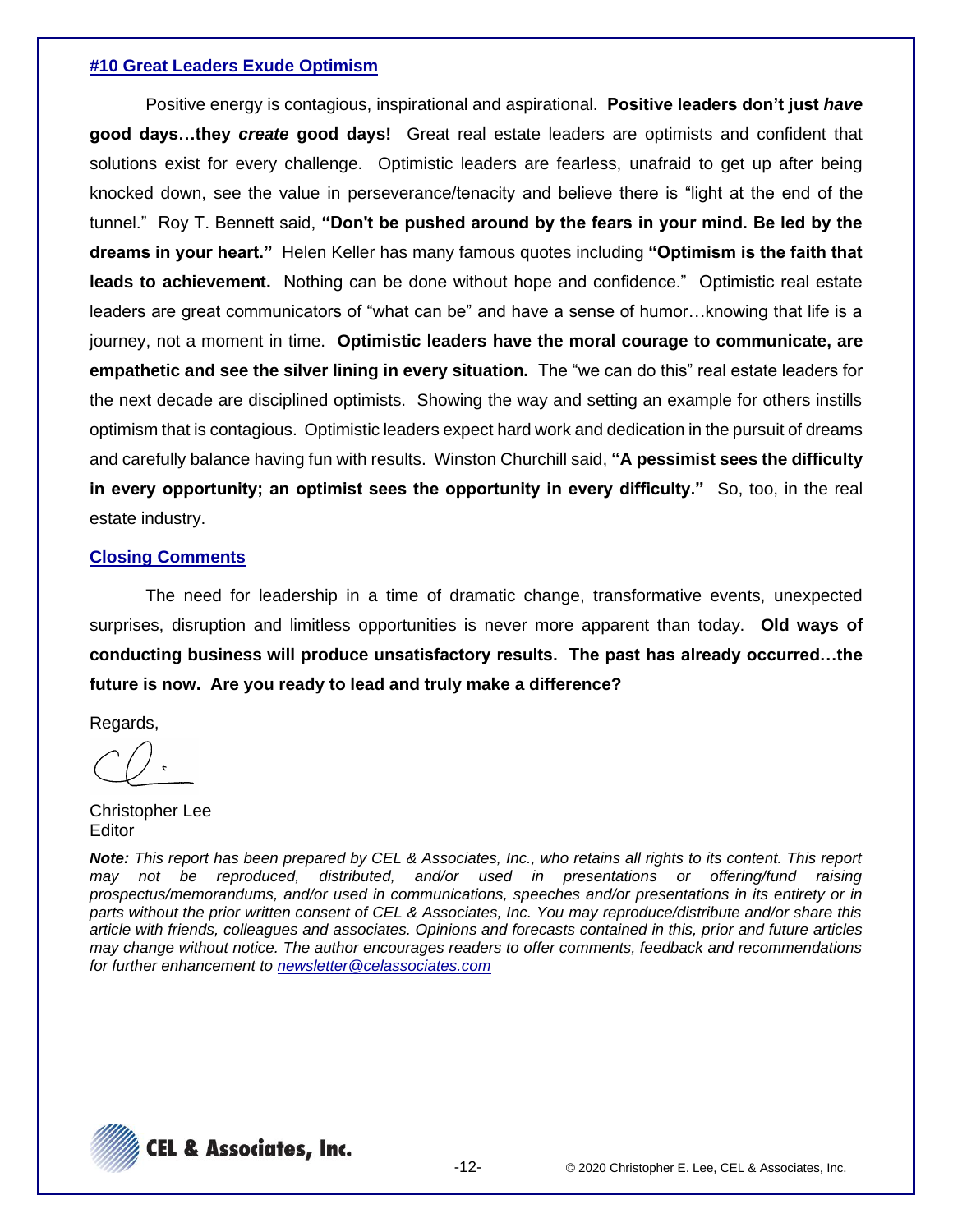#### **SPREAD THE WORD**

If you enjoy reading *Strategic Advantage* and *Leadership Conversation*, and have benefited or received value from our insights and recommendations over the past 25 years, perhaps your friends, business associates, other members of your team or industry peers will also enjoy it.

You can provide them with an individual subscription by several options:

- Click here: **http://newsletter.celassociates.com** and fill in their contact info or forward this link to them
- If for multiple people, send us an email with a list of their individual contact info and email address

Today there are over 12,000 readers of Strategic Advantage…spread the word.

*Give Us Your Opinion:* We want to hear from you and to have future issues reflect your needs and questions. Please email your comments, ideas, suggestions and insights to newsletter@celassociates.com.

*For More Information:* For more information regarding our services (Strategic Planning, Compensation, Opinion Surveys, Benchmarking, Performance Improvement, Succession Planning and Governance/Management), please email us at newsletter@celassociates.com or call 310.571.3113.

*To Subscribe:* To subscribe to CEL & Associates, Inc. and Christopher Lee's *Strategic Advantage* newsletter with ongoing insights, opinions and forecasts regarding issues, trends and opportunities within the real estate industry, please email us at newsletter@celassociates.com with *"Subscribe"* in the Subject line and provide your full contact information.

*To Change Your Contact Information***:** Please email us at newsletter@celassociates.com with *"Change Contact Information"* in the Subject line and include your new contact information.

**Disclaimer:** The opinions, forecasts, information and insights presented in this article are of a general nature and do not constitute the provision of investment, management or economic advice to any person, organization or governing board, and this article does not contain any recommendation(s) to buy, sell and/or invest in any security, real estate asset, fund or adopt as an element of any investment strategy. Opinions and forecasts expressed herein are subject to change without notice. Relevant information was obtained from sources deemed reliable. Such information is not guaranteed as to its accuracy.

**Prior Newsletters: If you would like to download prior newsletters, please go to the following links.**

*Future Proofing Your Company*

<http://www.celassociates.com/onlinenewsletter/future-proofing-your-company-sa-k101719.pdf>

*Mandatory Summer Reading For Every Real Estate Leader*

<http://www.celassociates.com/onlinenewsletter/mandatory-reading-for-real-estate-leaders-sa-k072319.pdf>

*A 2025 Day In The Life*

[http://www.celassociates.com/onlinenewsletter/](http://www.celassociates.com/onlinenewsletter/a-day-in-the-life-sa-k102118.pdf)*a-day-in-the-life-sa-k102118.*pdf

*Seven Strategies That Will Definitely Move The Needle* 

<http://www.celassociates.com/onlinenewsletter/strategies-to-move-the-needle-sa-k061018.pdf>

*What Is Going On?*

[http://www.celassociates.com/onlinenewsletter/what-is-going-on-sa-k041118.pdf](http://www.celassociates.com/onlinenewsletter/work-is-being-redefined-sa-k011718.pdf.pdf)

*Work Is Being Redefined & The Impact On The Real Estate Industry Will Be Transformative*

[http://www.celassociates.com/onlinenewsletter/work-is-being-redefined-sa-k011718.pdf](http://www.celassociates.com/onlinenewsletter/work-is-being-redefined-sa-k011718.pdf.pdf)

*Are Today's Real Estate Business Valuation Models Outdated?*

<http://www.celassociates.com/onlinenewsletter/re-business-valuation-models-sa-k092417.pdf>

*What Keeps You Up At Night?*

<http://www.celassociates.com/onlinenewsletter/what-keeps-you-up-sa-k073017.pdf>

*Get Ready For Transformative Change!*

<http://www.celassociates.com/onlinenewsletter/transformative-change-sa-k050117.pdf>